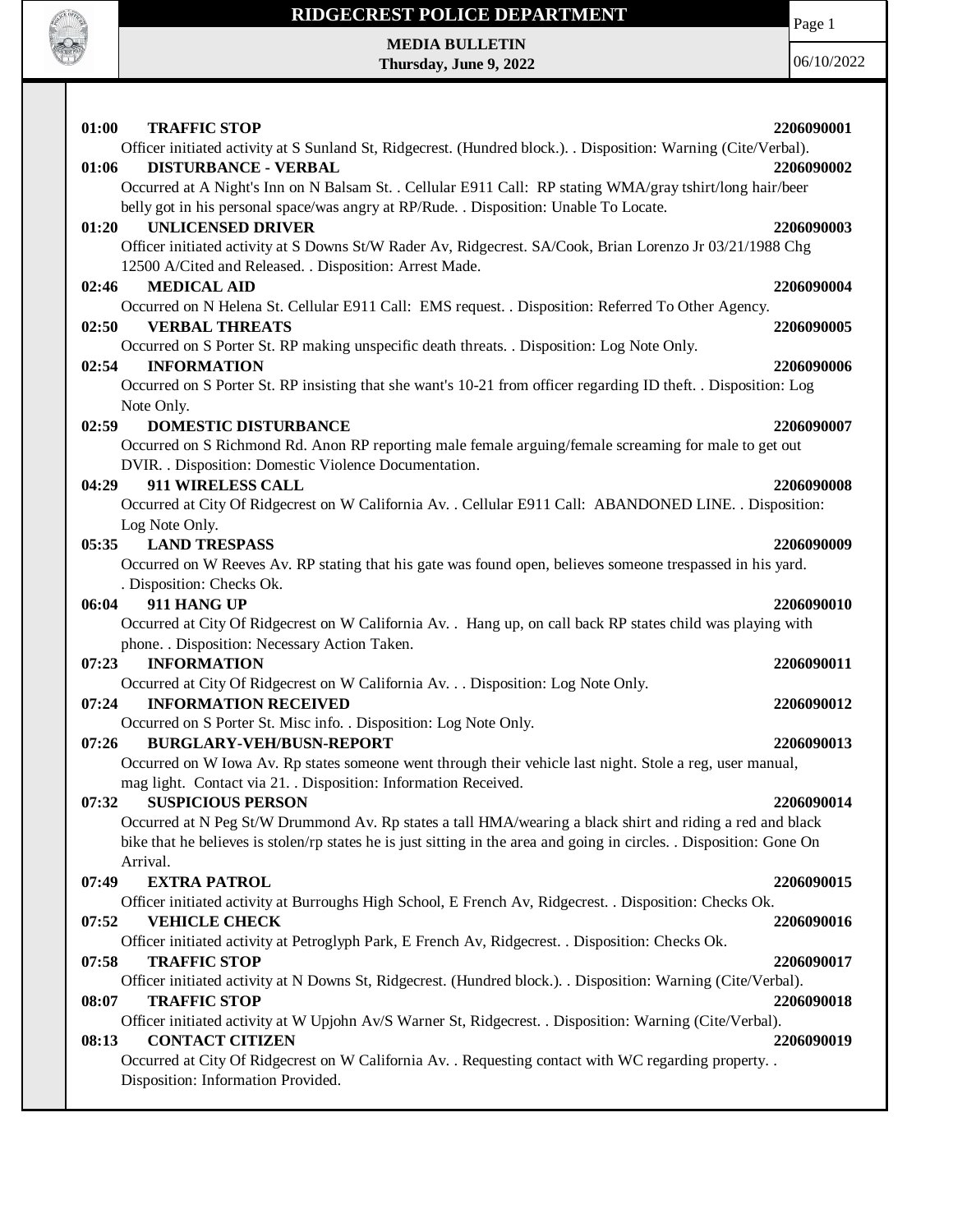

Page 2

**MEDIA BULLETIN Thursday, June 9, 2022**

| 08:16<br><b>TRAFFIC STOP</b>                                                                                                                  | 2206090020 |
|-----------------------------------------------------------------------------------------------------------------------------------------------|------------|
| Officer initiated activity at W Robertson Av/S Norma St, Ridgecrest. . Disposition: Citation.<br>08:36<br><b>BURGLARY ALARM</b>               | 2206090021 |
| Occurred on W Franklin Av. AOA: Front Door. . Disposition: False Alarm.                                                                       |            |
| PROPERTY DAMAGE ONLY TC<br>08:48                                                                                                              | 2206090022 |
| Occurred at Dutch Brothers on S China Lake Bl. . 2 vehicles. . Disposition: Report Taken.<br>08:50<br><b>WELFARE CHECK</b>                    | 2206090023 |
| Occurred on N Capehart Ct. Rp states children are left home alone all day. . Disposition: Necessary Action                                    |            |
| Taken.                                                                                                                                        |            |
| PARKING VIOLATION<br>09:21                                                                                                                    | 2206090024 |
| Officer initiated activity at N Scott St, Ridgecrest. . Disposition: Citation.                                                                |            |
| <b>CONTACT CITIZEN</b><br>09:41<br>Occurred at City Of Ridgecrest on W California Av. . RP requesting contact from WC-RP states things in her | 2206090025 |
| car are missing believes it's from case 22-1868 & 22-1863. Disposition: Information Received.                                                 |            |
| 10:17<br><b>WELFARE CHECK</b>                                                                                                                 | 2206090026 |
| Occurred on W Atkins Av. Rp would like us to check on the tenants /rp requesting call back with dispo. .                                      |            |
| Disposition: Checks Ok.                                                                                                                       |            |
| <b>CODE VIOLATION</b><br>10:37                                                                                                                | 2206090027 |
| Officer initiated activity at S Gateway Bl, Ridgecrest. . Disposition: Report Taken.                                                          |            |
| POSSESS CONTROLLED SUBSTANCE PARAPHERNALIA<br>10:44<br>A                                                                                      | 2206090028 |
| Officer initiated activity at W Upjohn Av, Ridgecrest. (Hundred block.) SA/Williams, Holly Kay 02/11/1993                                     |            |
| Open 11364 HS<br>WNO/RM056167A Bail/1k Chg/11364 HS/11377(a) HS Supp to 22-601                                                                |            |
| WNO/RM056166A Bail/1k Chg/11364 HS/11377(a) HS Supp to 22-535                                                                                 |            |
| Cited and released. . Disposition: Arrest Made.                                                                                               |            |
| <b>DISTURBANCE - NEIGHBORS</b><br>10:47                                                                                                       | 2206090029 |
| Occurred on N Norma St. RP claims she is having issues with her neighbors-requesting contact. . Disposition:                                  |            |
| Necessary Action Taken.                                                                                                                       |            |
| <b>INFORMATION RECEIVED</b><br>10:49                                                                                                          | 2206090030 |
| Occurred on S Porter St. Info rec. . Disposition: Log Note Only.                                                                              |            |
| 10:49<br><b>INFORMATION RECEIVED</b>                                                                                                          | 2206090031 |
| Occurred on S Porter St. Misc info. . Disposition: Log Note Only.<br><b>FOLLOW UP</b><br>11:35                                                | 2206090032 |
| Officer initiated activity at Albertson's #6331, S China Lake Bl, Ridgecrest. . Disposition: Follow Up Completed.                             |            |
| 11:49<br>PETTY THEFT REPORT                                                                                                                   | 2206090033 |
| Occurred on N Gold Canyon Dr. Cell phone was taken from her aunts car and now is refusing to give it back                                     |            |
| unless she pays them \$200 for the phone. . Disposition: Negative Contact.                                                                    |            |
| PARKING VIOLATION<br>12:14                                                                                                                    | 2206090034 |
| Officer initiated activity at W Bataan Av, Ridgecrest. (Hundred block.). . Disposition: Citation.                                             |            |
| 12:20<br><b>FRAUDULENT REPORT</b>                                                                                                             |            |
|                                                                                                                                               | 2206090035 |
| Occurred on S Porter St. CONTACT VIA 21. . Disposition: Information Received.                                                                 |            |
| <b>FOUND PROPERTY</b><br>12:23                                                                                                                | 2206090036 |
| Officer initiated activity at City Of Ridgecrest, W California Av, Ridgecrest. . Disposition: Report Taken.                                   |            |
| <b>WELFARE CHECK</b><br>12:24                                                                                                                 | 2206090037 |
| Occurred on W Coral Av. Well check requested. . Disposition: Negative Contact.<br>12:40<br><b>FOUND BICYCLE</b>                               | 2206090038 |
| Occurred on E Church Av. RP FOUND AN EXPENSIVE BIKE WOULD LIKE AN OFFICER AT LOCATION. .                                                      |            |
| Disposition: Necessary Action Taken.                                                                                                          |            |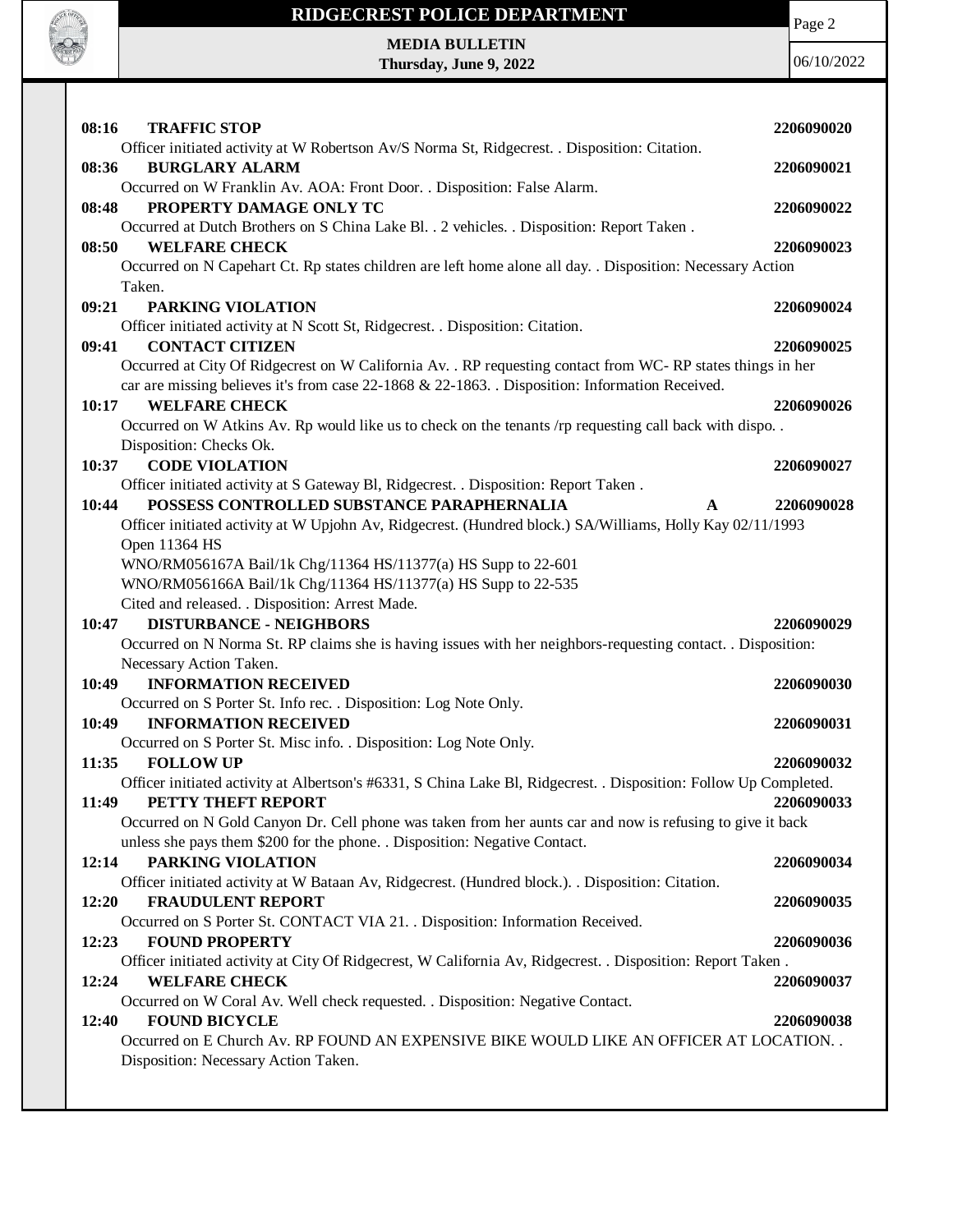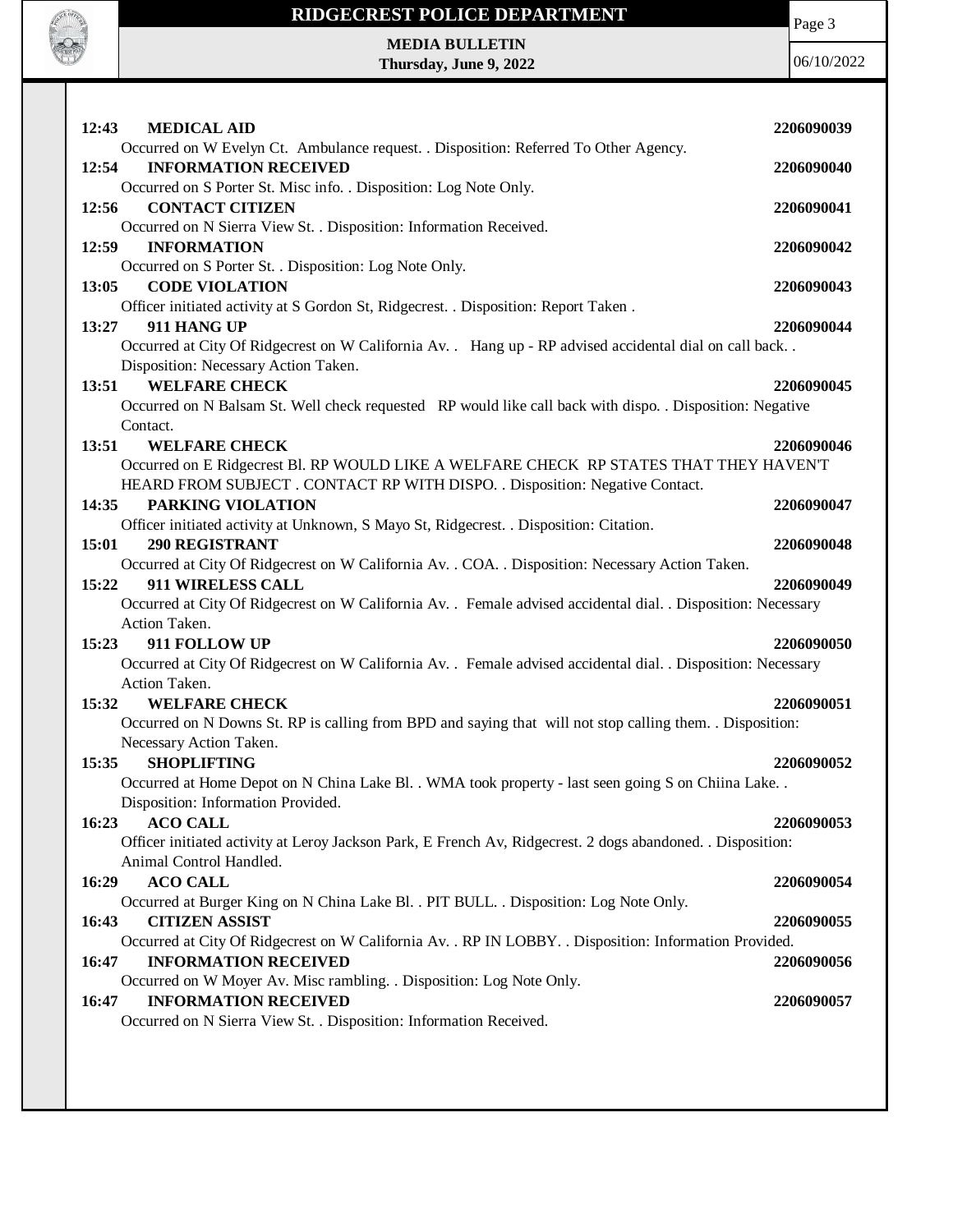

Page 4

**MEDIA BULLETIN Thursday, June 9, 2022**

| 17:18<br>PROPERTY DAMAGE ONLY TC                                                                                | 2206090058 |
|-----------------------------------------------------------------------------------------------------------------|------------|
| Occurred at Taqueria Bernardino's on N Downs St. . RP states her car was hit in the parking lot of Bernardino's |            |
| - requesting contact via 21. . Disposition: Information Received.                                               |            |
| 17:25<br><b>CONTACT CITIZEN</b>                                                                                 | 2206090059 |
| Occurred at City Of Ridgecrest on W California Av. . RP states she would like an officer to contact her         |            |
| regarding a homeless person. . Disposition: Information Provided.                                               |            |
| <b>CONTACT CITIZEN</b><br>17:27                                                                                 | 2206090060 |
| Occurred at City Of Ridgecrest on W California Av. . RP in lobby to talk to P9. . Disposition: Information      |            |
| Received.                                                                                                       |            |
| <b>INFORMATION RECEIVED</b><br>17:41                                                                            | 2206090061 |
| Occurred on S Porter St. RP stating she is drunk. . Disposition: Log Note Only.                                 |            |
| <b>ASSIST OTHER DEPARTMENT</b><br>17:50                                                                         | 2206090062 |
| Occurred on W Evelyn Ct. RP is requesting assistance with a landlord/tenant issue. . Disposition: Civil         |            |
| Problem.                                                                                                        |            |
| 17:59<br><b>DISTURBANCE - NEIGHBORS</b>                                                                         | 2206090063 |
| Occurred on N Las Posas Ct. RP states her neighbors are having children throw bouncy balls at her car -         |            |
| they're out there now and she is asking for an expedited response. . Disposition: Necessary Action Taken.       |            |
| <b>ACO CALL</b><br>18:12                                                                                        | 2206090064 |
| Occurred on W Oregon Av. RP stating neighbors' dogs got loose and deficated on her lawn. . Disposition:         |            |
| Animal Control Handled.                                                                                         |            |
| <b>FOLLOW UP</b><br>18:13                                                                                       | 2206090065 |
| Officer initiated activity at Walgreens #09030, W Drummond Av, Ridgecrest. . Disposition: Follow Up             |            |
| Completed.                                                                                                      |            |
| 18:15<br><b>DISTURBANCE-FAMILY</b>                                                                              | 2206090066 |
| Occurred at Home Depot on N China Lake Bl. . Cellular E911 Call: Service Class: WPH2                            |            |
| RP stating his son left in RP's veh after an argument. . Disposition: Cancelled by RP.                          |            |
| <b>LAND TRESPASS</b><br>18:16                                                                                   | 2206090067 |
| Occurred on E Ridgecrest Bl. RP stating former resident is trepassing on property/in white frontier parked on   |            |
| gateway. . Disposition: Warning (Cite/Verbal).                                                                  |            |
| 18:22<br><b>CONTACT CITIZEN</b>                                                                                 | 2206090068 |
| Occurred on S Sunset St. Cellular E911 Call: Service Class: WPH2 RP initially wanted to report DV/not in        |            |
| progress but changed to stating that everything is fine. . Disposition: Negative Contact.                       |            |
| 18:35<br><b>DISTURBANCE - VERBAL</b>                                                                            | 2206090069 |
| Occurred on E Ridgecrest Bl. Cellular E911 Call: Service Class: WPH2 Yelling between at least 2                 |            |
| people/nothing said to 911 /in progress. . Disposition: Counselled.                                             |            |
| PARKING VIOLATION<br>18:35                                                                                      | 2206090070 |
| Occurred on N Las Posas Ct. RP stating silver nissan SUV has ben parked in front of his residence for 6 days    |            |
| Disposition: Necessary Action Taken.                                                                            |            |
| 18:43<br><b>BRANDISHING A WEAPON</b>                                                                            | 2206090071 |
| Occurred on S Sunland St. Cellular E911 Call: RP stating he was evicted from address/Male subject brandished    |            |
| firearm when he tried retrieving his veh                                                                        |            |
| SA/Stewart, Lyn Dean 07/22/1979 chg 244.5 PC/booked KCJ Mojave. . Disposition: Arrest Made.                     |            |
| 18:44<br><b>EXTRA PATROL</b>                                                                                    | 2206090072 |
| Occurred on N Norma St. Request for extra patrol tonight. . Disposition: Log Note Only.                         |            |
| 19:02<br>911 WIRELESS CALL                                                                                      | 2206090073 |
| Occurred at City Of Ridgecrest on W California Av. . Cellular E911 Call: Service Class: W911 Hangup/no          |            |
| answer on call back. . Disposition: Necessary Action Taken.                                                     |            |
|                                                                                                                 |            |
|                                                                                                                 |            |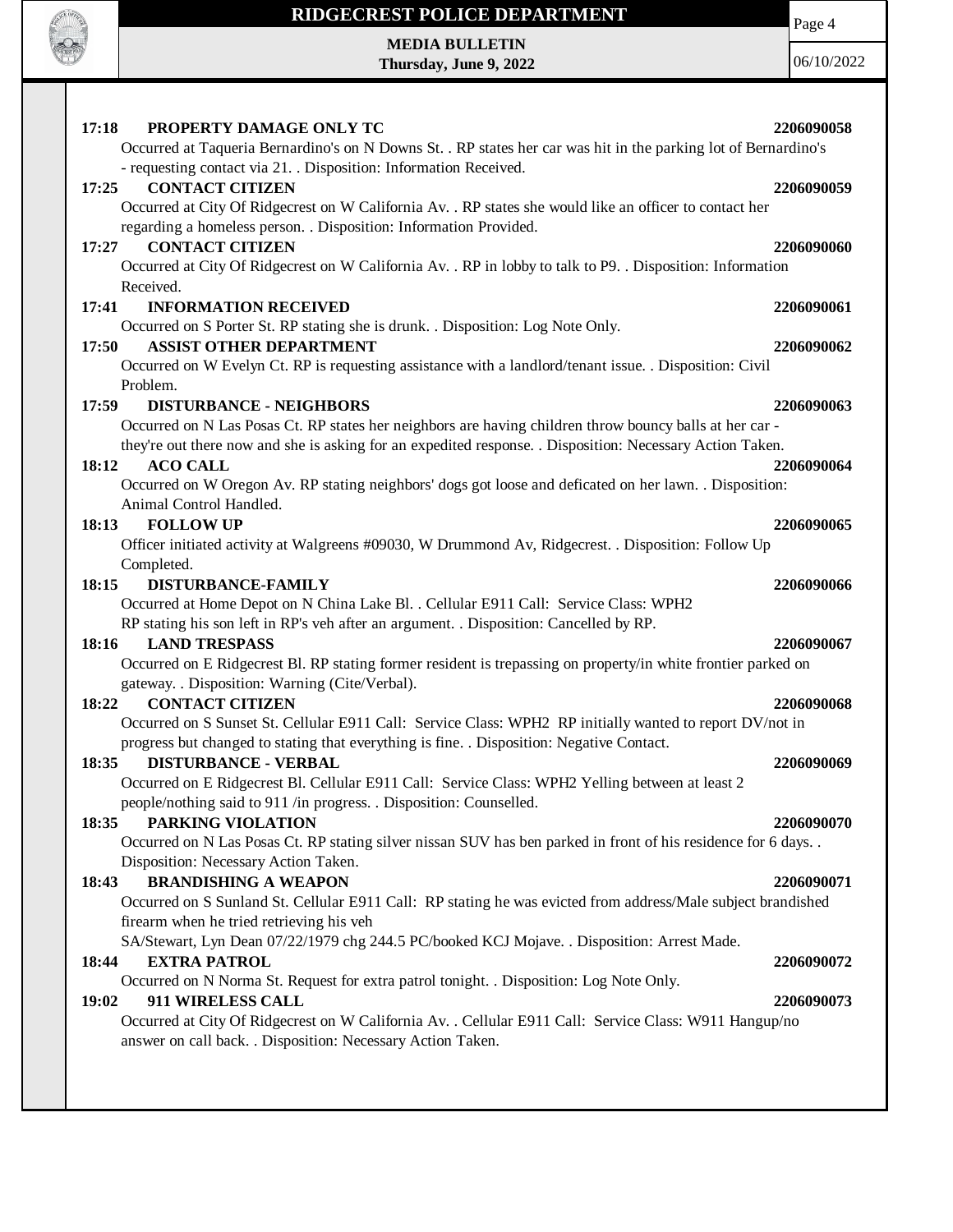

**MEDIA BULLETIN Thursday, June 9, 2022** Page 5 06/10/2022

| 19:07<br><b>SUSPICIOUS VEHICLE</b><br>Occurred on S Gordon St. Report of black 2d parked in front of red tag residence. . Disposition: Gone On | 2206090074 |
|------------------------------------------------------------------------------------------------------------------------------------------------|------------|
| Arrival.                                                                                                                                       |            |
| 19:24<br><b>TRAFFIC HAZARD</b>                                                                                                                 | 2206090075 |
| Occurred at Albertson's #6376 on N Norma St. . RP states broken glass in the middle of SB lanes/anon RP. .                                     |            |
| Disposition: Checks Ok.                                                                                                                        |            |
| <b>CONTACT CITIZEN</b><br>20:02                                                                                                                | 2206090076 |
| Occurred on S Valley St. Please Call RP wants to report threats/file an RO and harassment report. . Disposition:                               |            |
| Negative Contact.                                                                                                                              |            |
| <b>SUSPICIOUS PERSON</b><br>20:09                                                                                                              | 2206090077 |
| Occurred at Upjohn Park on E Upjohn Av. . Cellular E911 Call: Service Class: WPH2 RP states adult male is                                      |            |
| yelling/cussing at kids/he's skinny w/grey hoodie w/patch on it/he is very tan. He is by the water fountain                                    |            |
| Disposition: Unable To Locate.                                                                                                                 |            |
| <b>CONTACT CITIZEN</b><br>20:24                                                                                                                | 2206090078 |
| Occurred at City Of Ridgecrest on W California Av. . RP wants to speak with an Officer about multiple                                          |            |
| issues/waiting outside. . Disposition: Information Received.                                                                                   |            |
| 21:08<br>PRISONER TRANSPORT                                                                                                                    | 2206090079 |
| Occurred at City Of Ridgecrest on W California Av. Disposition: Log Note Only.                                                                 |            |
| <b>CONTACT CITIZEN</b><br>21:18                                                                                                                | 2206090080 |
| Occurred at City Of Ridgecrest on W California Av. . Wants info on a previous the incident or case/please call.                                |            |
| . Disposition: Negative Contact.                                                                                                               |            |
| <b>TRAFFIC STOP</b><br>21:19                                                                                                                   | 2206090081 |
| Officer initiated activity at Wienerschnitzel/Tastee Freeze, S China Lake Bl, Ridgecrest. . Disposition: Warning                               |            |
| (Cite/Verbal).<br><b>OPEN DOOR/GATE</b><br>21:30                                                                                               | 2206090082 |
| Occurred on W Moyer Av. RP states she sees tires tracks/open door/lights on for a neighbor who has been                                        |            |
| gone for 3 months. . Disposition: Checks Ok.                                                                                                   |            |
| 21:45<br>RUNAWAY/OUT OF CONTROL JUVENILE                                                                                                       | 2206090083 |
| Occurred at W Tamarisk Av/N Downs St. RP is having a verbal argument with her son (13 yrs)/ he refuses to                                      |            |
| come home/both subj standing on the corner. . Disposition: Counselled.                                                                         |            |
| 22:09<br><b>DISTURBANCE - MUSIC</b>                                                                                                            | 2206090084 |
| Occurred on S Warner St. . Disposition: Quiet On Arrival.                                                                                      |            |
| 22:17<br><b>VERBAL THREATS</b>                                                                                                                 | 2206090085 |
| Occurred on W Ward Av. Cellular E911 Call: Report of male on property making death threats. . Disposition:                                     |            |
| Referred To Other Agency.                                                                                                                      |            |
| 911 WIRELESS CALL<br>22:56                                                                                                                     | 2206090086 |
| Occurred at City Of Ridgecrest on W California Av. . Cellular E911 Call: Service Class: W911 Hang Up/On call                                   |            |
| back female said there was no emergency. . Disposition: Log Note Only.                                                                         |            |
| <b>MEDICAL AID</b><br>23:14                                                                                                                    | 2206090087 |
| Occurred at Speedway Express on S China Lake Bl. . Service Class: RESD MEDAID. . Disposition: Referred To                                      |            |
| Other Agency.                                                                                                                                  |            |
| 23:20<br>911 WIRELESS CALL                                                                                                                     | 2206090088 |
| Occurred at Rodeway Inn And Suites Heritage on N Norma St. . Service Class: VOIP Male stating accidental                                       |            |
| dial. . Disposition: Log Note Only.                                                                                                            |            |